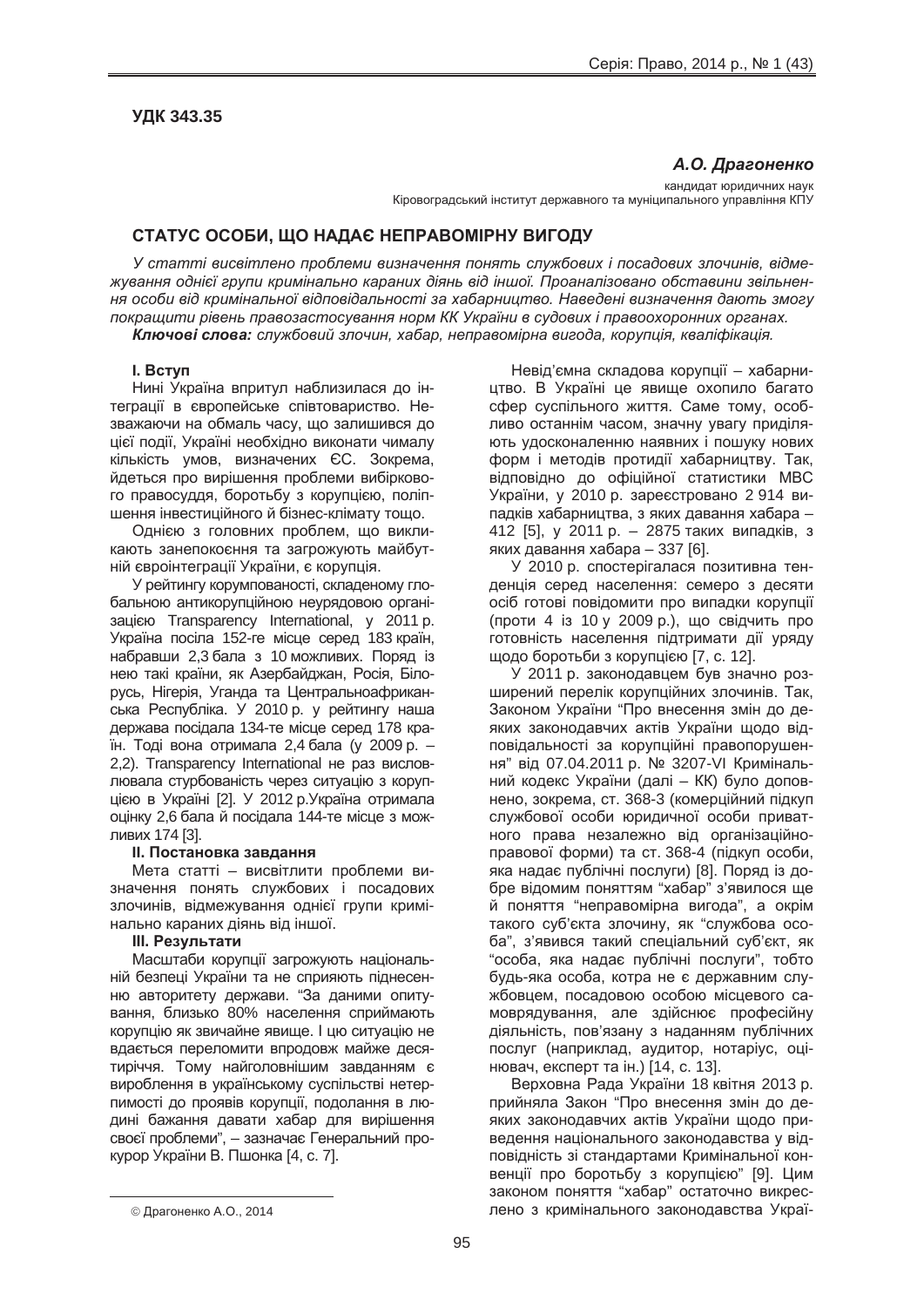ни та замінено поняттям "неправомірна вигода". Крім цього, закон криміналізує такі діяння, як "пропозиція надання неправомірної вигоди" та "прийняття пропозиції або обіцянки неправомірної вигоди", передбачає звільнення від кримінальної відповідальності за пропозицію чи обіцянку надання неправомірної вигоди будь-якому працівнику державного підприємства, установи чи організації (ч. 5 ст. 354 КК).

Варто зазначити, що хабарництво (надання неправомірної вигоди) – це злочин, який здійснюється не лише з участю службових осіб (осіб, які надають публічні послуги), а й з участю громадян. Це завжди прояв волі двох: того, хто дає хабар, і того, хто його бере [10, с. 108]. Тому, щоб боротьба з корупцією була ефективнішою, необхідно приділяти значну увагу фактам не лише отримання неправомірної вигоди, а й давання.

Запобіганню й профілактиці корупційних правопорушень сприяють випадки звільнення від кримінальної відповідальності особи, яка добровільно заявила про надання неправомірної вигоди до притягнення її до кримінальної відповідальності. Як уже зазначалося, надання й одержання неправомірної вигоди є так званими "кореспондуючими злочинами", що тісно пов'язані умислами осіб, які їх вчиняють, тому гроші, матеріальні цінності чи послуги, що були надані службовій особі або особі, яка надає публічні послуги, як неправомірна вигода повинні усвідомлюватися як тим, хто її надав, так і тим, хто її одержав. Звільнення опосередковане добровільною та своєчасною заявою безпосередньо особи, яка винна в наданні неправомірної вигоди. Своєчасною слід вважати заяву, подану протягом часу між наданням неправомірної вигоди й моментом притягнення особи. яка надала неправомірну вигоду, до кримінальної відповідальності. Цим моментом є письмове повідомлення однією з уповноважених осіб про підозру у вчиненні злочину.

Передумови (вчинення особою суспільно небезпечного діяння і відсутність у цьому діянні кваліфікуючих ознак) та підстави (сукупність певних позитивних постзлочинних дій, чітко визначених відповідними нормами Особливої частини КК) звільнення осіб, які пропонували, обіцяли або надали неправомірну вигоду, від кримінальної відповідальності передбачені в ч. 5 ст. 354, ч. 5 ст. 368-3, ч. 5 ст. 368-4 та ч. 6 ст. 369 КК.

Неправомірна вигода – це грошові кошти або інше майно, переваги, пільги, послуги, нематеріальні активи, які пропонують, обіцяють, надають або одержують без законних на те підстав (примітка до ст. 364-1 КК).

Необхідно виокремити корупційний злочин. передбачений ст. 354 КК, де передумовою звільнення від кримінальної відповідальності за вчинення дій, передбачених ч. 1 та 2 цієї статті, окрім пропозиції, є ще й

обіцянка надати неправомірну вигоду. Під неправомірною вигодою в цьому разі слід розуміти грошові кошти або інше майно, переваги, пільги, послуги, що перевищують 0,5 неоподатковуваного мінімуму доходів громадян, або нематеріальні активи, які пропонують, обіцяють, надають чи одержують без законних на те підстав (примітка до CT. 354 KK).

Обов'язковим елементом складу злочину, передбаченого ст. 354, 368-3, 368-4 та ст. 369 КК, є вимагання. У цих статтях під вимаганням неправомірної вигоди слід розуміти вимогу щодо надання неправомірної вигоди з погрозою вчинення дій або бездіяльності з використанням свого становища, наданих повноважень, влади, службового становища стосовно особи, яка надає неправомірну вигоду, або умисне створення умов, за яких особа вимушена надати неправомірну вигоду з метою запобігання шкідливим наслідкам шодо своїх прав і законних інтересів (примітка 3 до ст. 354 КК).

Підставою звільнення особи від кримінальної відповідальності є постзлочинна поведінка цієї особи, що полягає у своєчасному добровільному повідомленні правоохоронних органів про пропозицію, обіцянку або надання неправомірної вигоди службовій особі або особі, яка надає публічні послуги.

Для визнання заяви добровільною мало констатувати, що особу, яка пропонувала, обіцяла або надала неправомірну вигоду, прямо не примушували зробити заяву. Необхідно довести існування інших обставин, котрі свідчать про її добровільність. Ними є: подання заяви за власним бажанням такої особи, коли слідчим органам ше невідомо про злочин, а коли відомо – то цього не знає заявник (заяву слід вважати добровільною і тоді, коли особа зробила її за порадою родичів, друзів, колег по службі тощо); наявність у особи умислу повністю викрити себе й інших учасників злочину. При цьому тільки документальне підтвердження факту пропозиції, обіцянки або надання неправомірної вигоди (добровільна заява про це) та тієї обставини, що вказана заява стала приводом до початку кримінального провадження, дає суду підставу закрити кримінальне провадження та звільнити обвинуваченого від кримінальної відповідальності [11, с. 42].

Власноруч написана заява чи протокол усної заяви, а також протокол допиту підозрюваного є важливими доказами у кримінальному провадженні. Тому вони повинні чітко відображати такі відомості: 1) що спонукало особу, яка пропонувала, обіцяла або надала неправомірну вигоду, заявити про вчинений злочин: 2) чи за власною ініціативою вона це робить; 3) чи не знала вона, що про злочин уже відомо органам досудового розслідування. Нерідко зазначені процесуа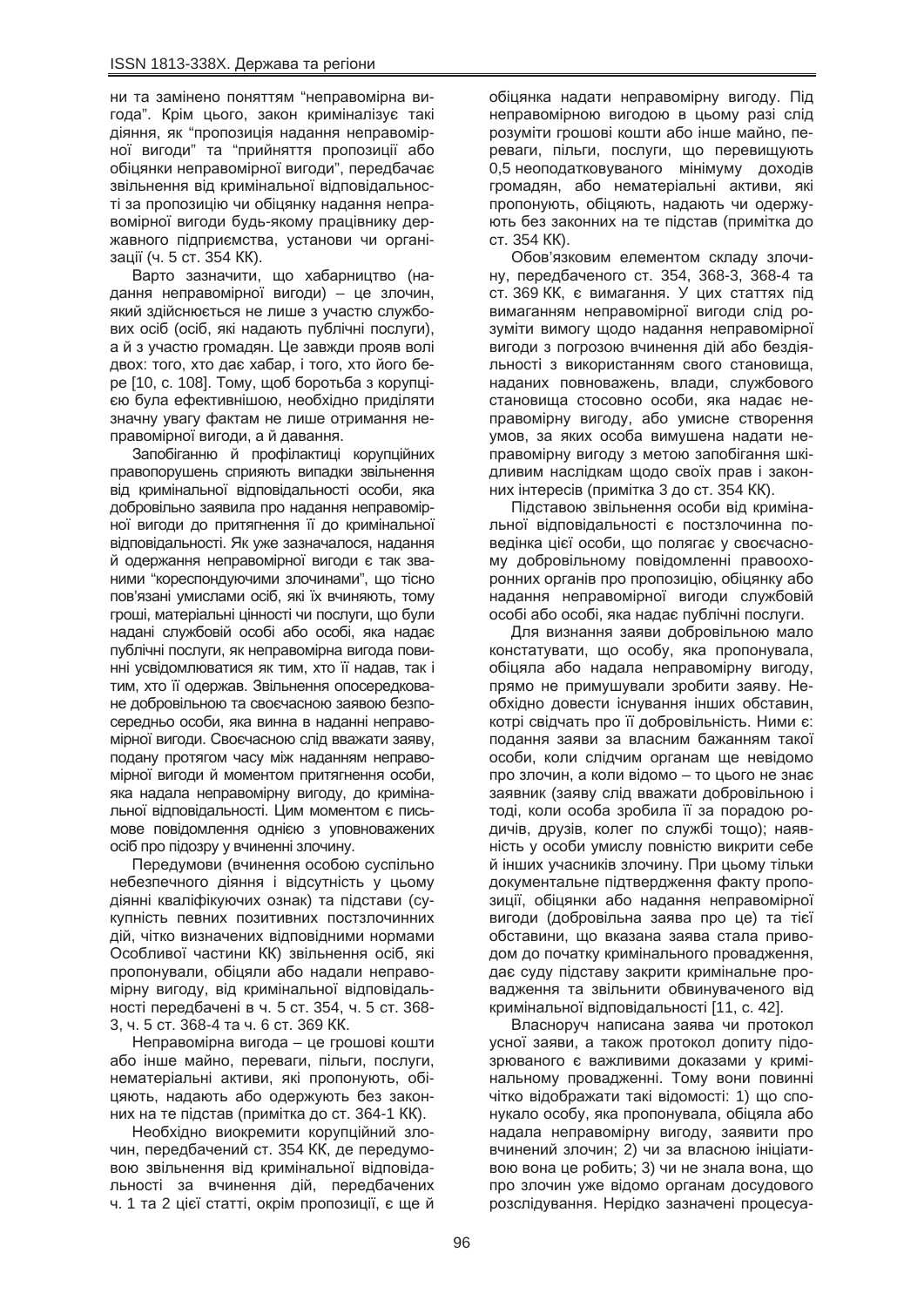льні документи не містять необхідних відомостей, що ускладнює або робить неможливим правильне вирішення питання про звільнення від кримінальної відповідальності винних осіб. Тому обставини подання ними заяв підлягають ретельному дослідженню під час досудового розслідування та в судовому засіданні.

Своєчасність у випадках звільнення від кримінальної відповідальності за вчинення корупційних правопорушень матиме місце, якщо: 1) особа, яка пропонувала, обіцяла або надала неправомірну вигоду, звернулася з відповідною заявою до органу досудового розслідування чи прокурора, яким, у свою чергу, не було відомо про факт вчинення цього злочину, та лише з моменту звернення до них вказаної особи в останніх з'явився привід для початку кримінального провадження одночасно за ч. 1 або ч. 2 ст. 354, ч. 1 або ч. 2 ст. 368-3, ч. 1 або ч. 2 ст. 368-4, ч. 15 ст. 369 КК та ч. 3 або ч. 4 ст. 354, ч. 1–4 ст. 368, ч. 3 або ч. 4 ст. 368-3, ч. 3 або ч. 4 ст. 368-4 КК, а також для притягнення цієї особи до кримінальної відповідальності; 2) особа, яка пропонувала, обіцяла або надала неправомірну вигоду, не маючи відомостей про вже розпочате кримінальне провадження за фактом вчинення нею кримінального правопорушення, передбаченого ч. 1 або ч. 2 ст. 354, ч. 1 або ч. 2 ст. 368-3, ч. 1 або ч. 2 ст. 368-4, частинами 1-5 ст. 369 КК, звернулася з відповідною заявою до органу досудового розслідування чи прокурора, але до притягнення її до кримінальної відповідальності (тобто до повідомлення їй про підозру у вчиненні цього злочину у межах уже розпочатого кримінального провадження за ознаками). Так, у п. 2.8 розділу II Положення про порядок ведення Сдиного державного реєстру досудових розслідувань (затверджене наказом Генерального прокурора України від 17.08.2012 р. № 69) зазначено, що на виявлене під час досудового розслідування кримінальне правопорушення в межах одного кримінального провадження слідчий заносить до Єдиного реєстру досудових розслідувань відомості про джерело, з якого виявлено кримінальне правопорушення. Кримінальному провадженню за цим правопорушенням присвоюється новий номер [12, с. 145].

Слід зазначити, що з набранням чинності новим Кримінальним процесуальним кодексом України (далі – КПК) виникла потреба внести відповідні зміни й до чинного КК. Багато запитань під час застосування на практиці спеціальних підстав звільнення від кримінальної відповідальності викликала відсутність єдиного взаємоузгодженого понятійного апарату в чинних КК та КПК. Не є винятком у цьому випадку й заохочувальні приписи, передбачені ч. 5 ст. 368-3, ч. 5 ст. 368-4 та ч. 6 ст. 369 КК.

Однією з новел чинного КПК є відмова законодавця від стадії порушення кримінальної справи. Закривати кримінальне провадження та звільняти особу від кримінальної відповідальності на підставах, передбачених Особливою частиною КК, сьогодні може тільки суд. Цікаво, але в умовах дії КПК 1960 р. траплялися випадки звільнення особи від кримінальної відповідальності за вчинення корупційних злочинів без порушення щодо цієї особи кримінальної справи.

Так, 6 квітня 2010 р. Колегією суддів Судової палати у кримінальних справах Верховного Суду України (далі – ВСУ) в судовому засіданні за касаційним поданням прокурора було розглянуто кримінальну справу за ч. 2 ст. 368 КК.

Судами першої та апеляційної інстанції було прийнято рішення повернути подання слідчого для вирішення питання про звільнення підозрюваного від кримінальної відповідальності за ч. 1 ст. 369 КК на підставі ч. 3 ст. 369 КК як таке, що не підлягало розгляду судом, до Генеральної прокуратури України.

Як зазначили у своїх рішеннях місцевий і апеляційний суди, питання звільнення особи від кримінальної відповідальності з підстав, передбачених ч. 3 ст. 369 КК, може бути вирішено судом лише після проведення органом досудового слідства відповідно до вимог ч. 2 і 3 ст. 7-1 КПК таких процесуальних дій: порушення щодо підозрюваного кримінальної справи за давання хабара, висунення йому обвинувачення, роз'яснення йому суті й права на звільнення від кримінальної відповідальності на підставі ч. 3 ст. 369 КК за наявності його згоди на закриття справи з цієї підстави, після чого є можливим направлення до суду подання для звільнення цієї особи від кримінальної відповідальності на підставі ч. 3 ст. 369 КК.

У касаційному поданні прокурор просить постанову суду першої інстанції та ухвалу апеляційного суду скасувати, а справу направити на новий судовий розгляд, посилаючись на те, що звільнення від кримінальної відповідальності з підстав, передбачених у ч. 3 ст. 369 КК, є спеціальним і порушення справи й висунення особі обвинувачення за ч. 1 ст. 369 КК за умови добровільної її заяви про дачу хабара до порушення кримінальної справи щодо неї не є обов'язковим.

Колегія суддів ВСУ задовольнила касаційне подання частково, посилаючись, зокрема, на ч. 3 ст. 369 КК, відповідно до якої особа, яка дала хабар, звільняється від кримінальної відповідальності, якщо щодо неї мало місце вимагання хабара або якшо після давання хабара вона добровільно заявила про те, що сталося, до порушення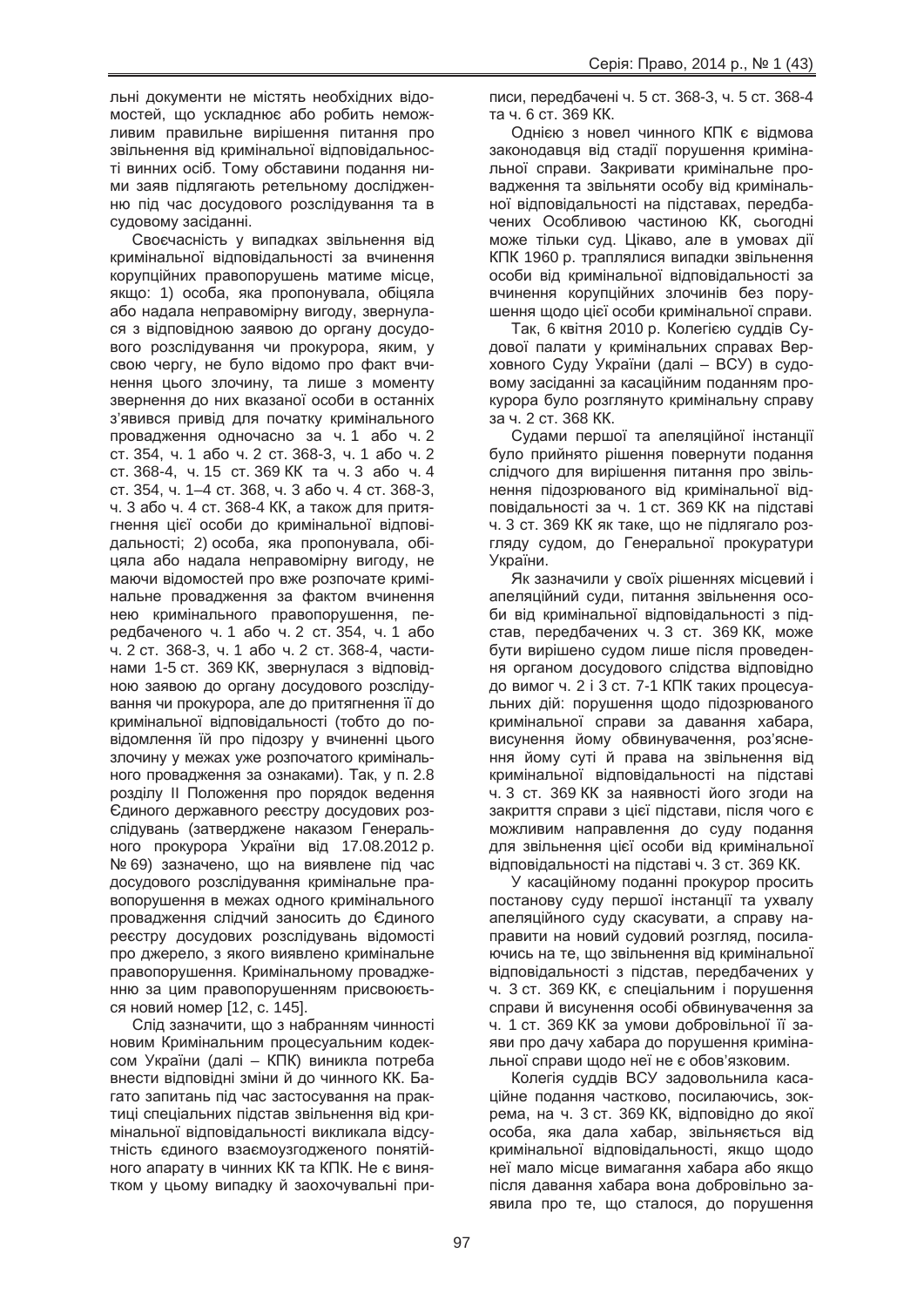кримінальної справи щодо неї органу, наділеному законом правом на порушення кримінальної справи.

Згідно з цією нормою закону, добровільна заява особи відповідному органу про давання нею хабара до порушення за це стосовно неї кримінальної справи перешкоджає порушенню такої кримінальної справи і притягненню особи до кримінальної відповідальності за давання хабара, у зв'язку з чим твердження судів про те, що вирішенню питання про звільнення від кримінальної відповідальності на підставі ч. 3 ст. 369 КК повинні передувати стадії порушення кримінальної справи щодо підозрюваного та проведення з ним інших процесуальних дій як з обвинуваченим, є неспроможними.

3 огляду на викладене, зазначила Колегія суддів ВСУ, встановивши до порушення кримінальної справи щодо хабародавця наявність підстав, передбачених ч. 3 ст. 369 КК. слідчий або прокурор має право самостійно, без звернення до суду з постановою або поданням, вирішити питання про відмову в порушенні кримінальної справи щодо цієї особи в порядку, передбаченому ст. 99 і 130 КПК. України [13].

З огляду на такі обставини, законодавцем було внесено низку змін до Кримінального кодексу України.

Так, Законом України від 07.04.2011 р. № 3207-VI було внесено зміни до ст. 369 КК. Зокрема, ч. 6 цієї статті викладено в такій редакції: "Особа, яка пропонувала чи дала хабар, звільняється від кримінальної відповідальності, якщо стосовно неї мало місце вимагання хабара або якщо після давання хабара вона добровільно заявила про те. що сталося, до повідомлення їй про підозру у вчиненні злочину органу, службова особа якого наділена законом правом здійснювати повідомлення про підозру".

У 2013 р. законодавець пішов ще далі. Законом України від 18.04.2013 р. № 221-VII не тільки внесено відповідні зміни у ч. 5 ст. 368-3, ч. 5 ст. 368-4 та ч. 6 ст. 369 КК, ай. доповнено ст. 354 КК новим заохочувальним приписом, що змушує державу в особі суду звільнити особу, яка пропонувала, обіцяла або надала неправомірну вигоду, від кримінальної відповідальності, якщо стосовно неї були вчинені дії щодо вимагання неправомірної вигоди і після пропозиції, обіцянки чи надання неправомірної вигоди вона до повідомлення їй про підозру у вчиненні нею злочину добровільно заявила про те, що сталося, органу, службова особа якого наділена законом правом повідомляти про підозру.

Як бачимо, замість конструкції "...вона добровільно заявила про те, що сталося, до порушення кримінальної справи шодо неї органу, наділеному законом правом порушувати кримінальну справу" у вказаних заохочувальних приписах законодавцем використано конструкцію "...вона добровільно заявила про те, що сталося, до повідомлення їй про підозру у вчиненні злочину органу, службова особа якого наділена законом правом здійснювати повідомлення про підозру". Відповідну конструкцію застосовано й у ч. 5 ст. 368-3 та ч. 5 ст. 368-4 КК.

Хоча, на нашу думку, така редакція є не зовсім вдалою. Доцільніше було б замість словосполучення "повідомлення про підозру" застосувати словосполучення "притягнення до кримінальної відповідальності". По-перше, відповідно до п. 14 ст. 3 КПК, притягнення до кримінальної відповідальності – стадія кримінального провадження, яка починається з моменту повідомлення особі про підозру у вчиненні кримінального правопорушення, тобто це поняття охоплює собою поняття "повідомлення про підозру" і є ширшим. По-друге, застосування словосполучення "притягнення до кримінальної відповідальності" відповідало б змісту деяких інших заохочувальних приписів Особливої частини КК, зокрема ч. 3 ст. 175, ч. 4 ст. 212 та ч. 4 ст. 212-1.

З урахуванням викладеного пропонуємо внести до КК такі зміни:

1) ч. 5 ст. 354 викласти в такій редакції:

"Особа, яка пропонувала, обіцяла або надала неправомірну вигоду, звільняється від кримінальної відповідальності, якщо стосовно неї були вчинені дії щодо вимагання неправомірної вигоди і після пропозиції, обіцянки чи надання неправомірної вигоди вона до притягнення її до кримінальної відповідальності добровільно заявила про те, що сталося, органу, службова особа якого наділена законом правом притягувати до кримінальної відповідальності".

3) ч. 6 ст. 369 викласти в такій редакції:

"Особа, яка пропонувала чи надала неправомірну вигоду, звільняється від кримінальної відповідальності, якщо стосовно неї були вчинені дії щодо вимагання неправомірної вигоди і після пропозиції, обіцянки чи надання неправомірної вигоди вона до притягнення її до кримінальної відповідальності добровільно заявила про те, що сталося, органу, службова особа якого наділена законом правом притягувати до кримінальної відповідальності".

## **IV. Висновки**

Підсумовуючи, слід зазначити, що сфери суспільного життя, які найбільше вражені корупцією, мають стати об'єктом повсякденної фахової та системної просвітницької роботи правоохоронних органів, службових осіб, громадськості з роз'яснення можливості в разі навіть неодноразового надання неправомірної вигоди бути звільненим від відповідальності за умов добровільного й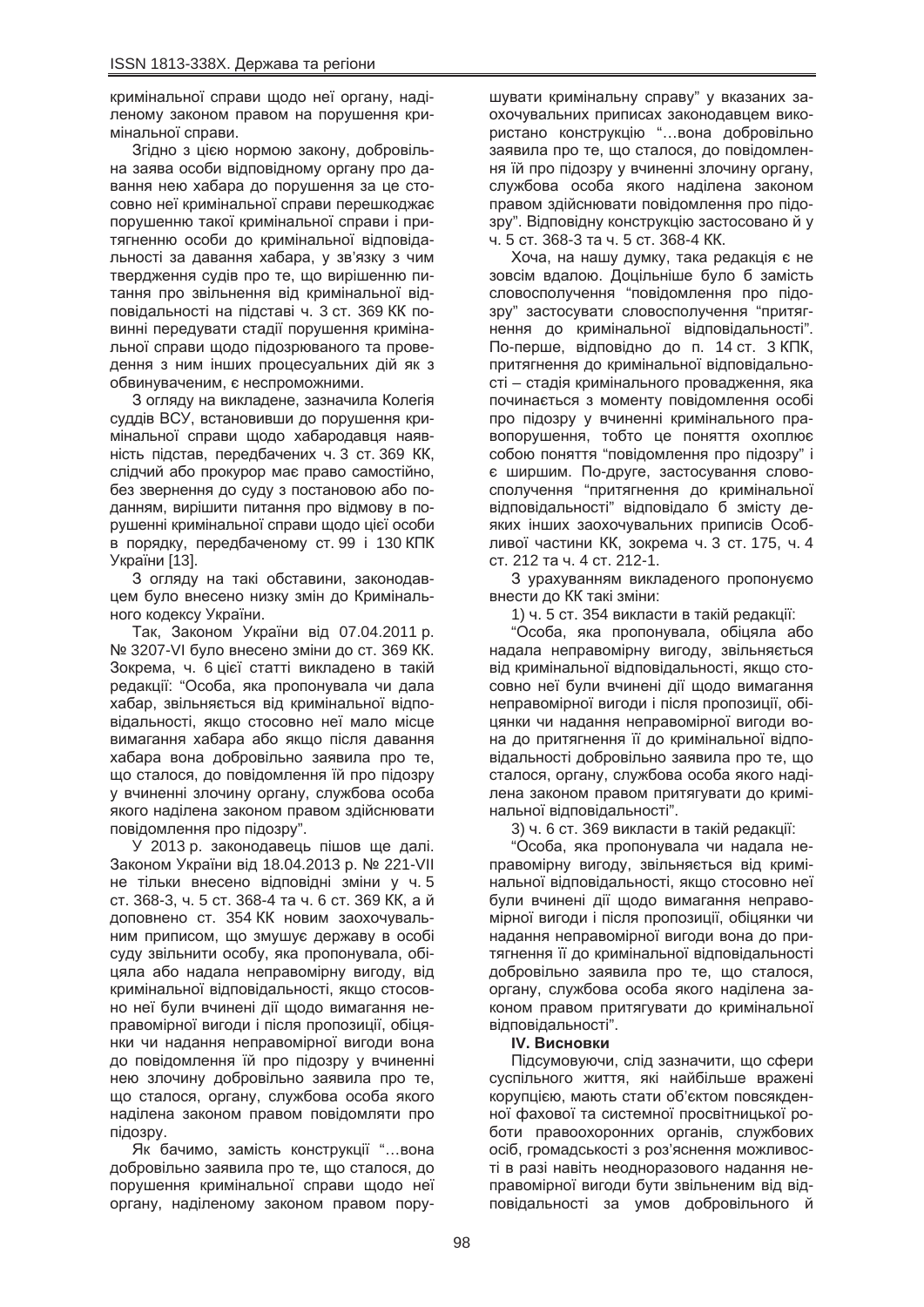своєчасного повідомлення про це. При цьому достовірність і повнота доказової інформації, що здобувається за допомогою особи, яка заявила про надання неправомірної вигоди, є винятково цінними. Усунення досліджених прогалин у кримінальному законодавстві України сприятиме одноманітності практики звільнення особи від кримінальної відповідальності та виконанню завдань кримінального судочинства.

## Список використаної літератури

- 1. Transparency International: Україна в рейтингу корумпованості опустилася зі 134-го на 152-ге місце [Електронний ресурс]. – Режим доступу: http://www.rbc.ua/ukr/top/show/transparency-internationalukraina-v-reytinge-korrumpirovannosti-opustilas-01122011095800.
- 2. 2012 Global Corruption Barometer Transparency International [Електронний pecypc]. – Режим доступу: http://www. transparency.org/country#UKR\_DataRese arch.
- 3. Пшонка В.П. Реформування кримінального процесуального законодавства України (із виступу на координаційній нараді за участю Президента України 13.11.2012 р.) / В.П. Пшонка // Новели Кримінального процесуального кодексу України 2012 р.: збірник статей. – К.: Істина, – Ч. 2. –  $2012. - 124$  c.
- 4. Стан та структура злочинності в Україні (2009–2010 рр.) / Офіційний сайт Міністерства внутрішніх справ України [Електронний ресурс]. – Режим доступу: http:// mvs.gov.ua/mvs/control/main/uk/publish/ar ticle/374130.
- 5. Стан та структура злочинності в Україні (2009–2010 рр.) / Офіційний сайт Міністерства внутрішніх справ України [Електронний ресурс]. – Режим доступу: http:// mvs.gov.ua/mvs/control/main/uk/publish/ar ticle/717134.
- 6. Тіньова економіка в Україні: масштаби та напрямки подолання. – К.: НІСД,  $2011. - 31$  c.
- 7. Про внесення змін до деяких законодавчих актів України у зв'язку з прийняттям Кримінального процесуального кодексу України: Закон України № 3207-VI від 07.04.2011 р. [Електронний ресурс]. – Режим доступу: http://zakon1.rada.gov.ua/laws/ show/3207-17.
- 8. Про внесення змін до деяких законодавчих актів України щодо приведення національного законодавства у відповідність зі стандартами Кримінальної конвенції про боротьбу з корупцією : Закон України № 221-VII від 17.05.2013 р. [Електронний ресурс]. – Режим доступу: http://zakon4.rada.gov.ua/laws/show/221-18.
- 9. Виттенберг Г.Б. Вопросы освобождения от уголовной ответственности и наказания с применением мер общественного воздействия / Г.Б. Виттенбнрг. – Иркутск, 1970. – Ч. І. – 223 с.
- 10. Протченко Б. Звільнення від кримінальної відповідальності на підставі ч. 3 ст. 170 КК УРСР / Б. Протченко // Радянське право. – 1979. – № 6. – С. 41–43.
- 11. Збірник нормативно-правових актів України, що регламентують окремі питання кримінального провадження / упор.: С.М. Алфьоров, С.М. Міщенко, В.І. Фаринник та ін.; [за заг. ред. В.І. Сліпченка]. – К.: ТОВ "АРТ-Дизайн", 2012. -250 c.
- 12. Єдиний державний реєстр судових рішень [Електронний ресурс]. – Режим доступу: http://reyestr.court.gov.ua/Review/ 9072980.
- 13. Демський Е.Ф. Про деякі питання процедурного забезпечення заходів запобігання й протидії корупції / Е.Ф. Демський // Biye. – 2012. – № 4. – С. 11–14.

 $C$ таття надійшла до редакції 20.02.2014.

## Драгоненко А.А. Статус лица, предоставляющего неправомерную выгоду

В статье исследованы проблемы определения понятий служебных и должностных преступлений, отграничения одной группы уголовно наказуемых деяний от другой. Проанализированы обстоятельства освобождения лица от уголовной ответственности за взяточничество. Приведённые определения позволят улучшить уровень правоприменения норм УК Украины в судебных и правоохранительных органах.

*Ʉɥɸɱɟɜɵɟ ɫɥɨɜɚ: ɫɥɭɠɟɛɧɨɟ ɩɪɟɫɬɭɩɥɟɧɢɟ, ɜɡɹɬɤɚ, ɧɟɩɪɚɜɨɦɟɪɧɚɹ ɜɵɝɨɞɚ, ɤɨɪɪɭɩɰɢɹ, ɤɜɚɥɢɮɢɤɚɰɢɹ.*

## **Dragonenko A. The status of the person giving undue advantage**

*This article is devoted to the problem of definitions and official malfeasance, and separating one group of criminally punishable acts of another. Analysis of the circumstances of exemption from criminal liability for bribery. The definition given in this article will improve the level of enforcement of the rules of the Criminal Code of Ukraine in the judicial and law enforcement.*

*Today Ukraine came close integration into the European community. Despite the little time remaining before the event, Ukraine must do a considerable amount of the conditions specified states. In particular, the solution to the problem of selective justice, fighting corruption, improving the invest-*